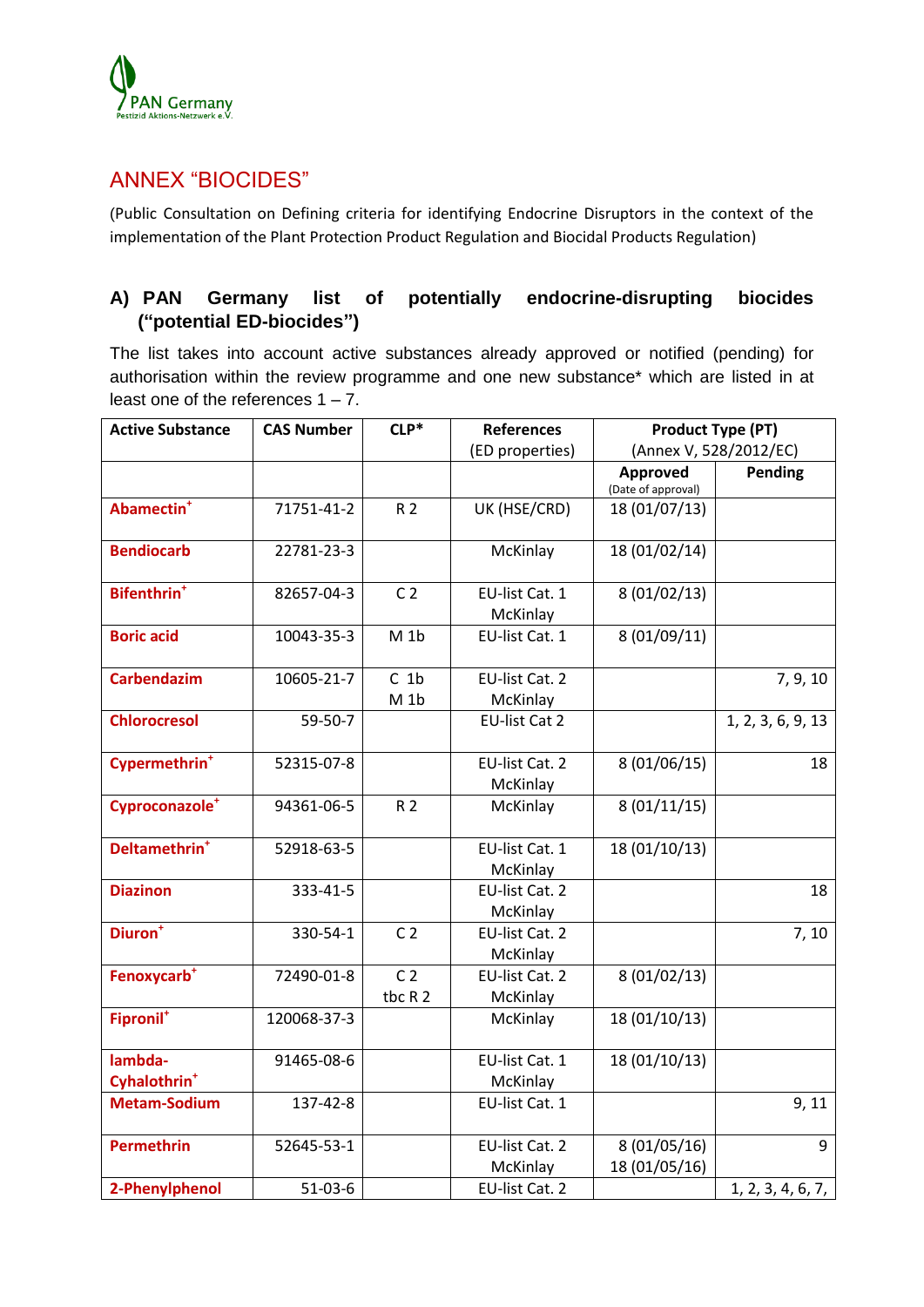

|                            |             |                | McKinlay       |               | 9, 10, 13 |
|----------------------------|-------------|----------------|----------------|---------------|-----------|
| Piperonyl                  | $51-03-6$   |                | EU-list Cat. 2 |               | 18        |
| butoxide                   |             |                | McKinlay       |               |           |
| Propiconazole <sup>+</sup> | 60207-90-1  |                | McKinlay       | 8(01/04/10)   | 7         |
|                            |             |                |                | 9(01/06/15)   |           |
| Pyriproxyfen <sup>+</sup>  | 95737-68-1  |                | McKinlay       | 18 (01/02/15) |           |
|                            |             |                |                |               |           |
| Tebuconazole <sup>+</sup>  | 107534-96-3 | R 2            | McKinlay       | 7(01/07/15)   | 9         |
|                            |             |                | <b>KEMI</b>    | 8 (01/04/10)  |           |
|                            |             |                | DK Cat. 1      | 10 (01/07/15) |           |
| <b>Terbutryn</b>           | 886-50-0    |                | EU-list Cat. 1 |               | 7, 9, 10  |
|                            |             |                |                |               |           |
| <b>Tetramethrin</b>        | 7696-12-0   |                | McKinlay       |               | 18        |
|                            |             |                |                |               |           |
| Thiacloprid <sup>+</sup>   | 111988-49-9 | C <sub>2</sub> | McKinlay       | 8(01/01/10)   |           |
|                            |             | tbc R 2        | <b>KEMI</b>    |               |           |
| <b>Thiram</b>              | 137-26-8    |                | EU-list Cat. 1 |               | 9         |
|                            |             |                | McKinlay       |               |           |
| <b>Triclosan</b>           | 3380-34-5   |                | Kortenkamp     |               | 1         |
|                            |             |                | WHO/UNEP       |               |           |
|                            |             |                | DK Cat. 1      |               |           |
| <b>Zineb</b>               | 12122-67-7  |                | EU-list Cat. 1 | 21 (01/01/16) |           |
|                            |             |                | McKinlay       |               |           |

\*CLP-classification: C= carcinogenic; R= toxic to reproduction; M= mutagenic; 1 or 2 = Category 1 or 2 (1272/2008/EC), tbc = to be considered, 'used as pesticides (see PAN Europe's impact assessment annex 1b)

#### **References:**

- 1) EU-List: European Commission: Priority List according to database EDS\_2003\_DHI2006.mdb; ZIPdownload under: [http://ec.europa.eu/environment/chemicals/endocrine/strategy/substances\\_en.htm#priority\\_lis](http://ec.europa.eu/environment/chemicals/endocrine/strategy/substances_en.htm#priority_list) [t](http://ec.europa.eu/environment/chemicals/endocrine/strategy/substances_en.htm#priority_list)
- 2) McKinlay, R., J.A. Plant, J.N.B. Bell, N. Voulvoulis (2008): Endocrine disrupting pesticides: Implications for risk assessment. Environment International 34 (2008) 168 – 183
- 3) KEMI: Swedish Chemicals Agency (2008): Interpretation in Sweden of the impact of the "cut-off" criteria adopted in the common position of the Council concerning the Regulation of placing plant protection products on the market (document 11119/08)
- 4) Kortenkamp, A. et al. (2011): State of the art of the assessment of endocrine disruptors. Final report[. http://ec.europa.eu/environment/chemicals/endocrine/pdf/sota\\_edc\\_final\\_report.pdf](http://ec.europa.eu/environment/chemicals/endocrine/pdf/sota_edc_final_report.pdf)
- 5) DK: Danish Centre on endocrine disruptors (2012): <http://mst.dk/media/mst/9106715/chemicalsreportandannex.pdf>
- 6) UK (HSE, CRD): WRC PLC (2013): (2013): Extended impact assessment study of the human health and environmental criteria for endocrine disrupting substances proposed by HSE, CRD. WRc Ref: Defra9088.01 January 2013.

[http://randd.defra.gov.uk/Document.aspx?Document=11345\\_PS2812finalreportfull.pdf](http://randd.defra.gov.uk/Document.aspx?Document=11345_PS2812finalreportfull.pdf)

7) WHO/UNEP (2013): State of the science of endocrine disrupting chemicals – Summary for decision makers:<http://www.who.int/ceh/publications/endocrine/en/>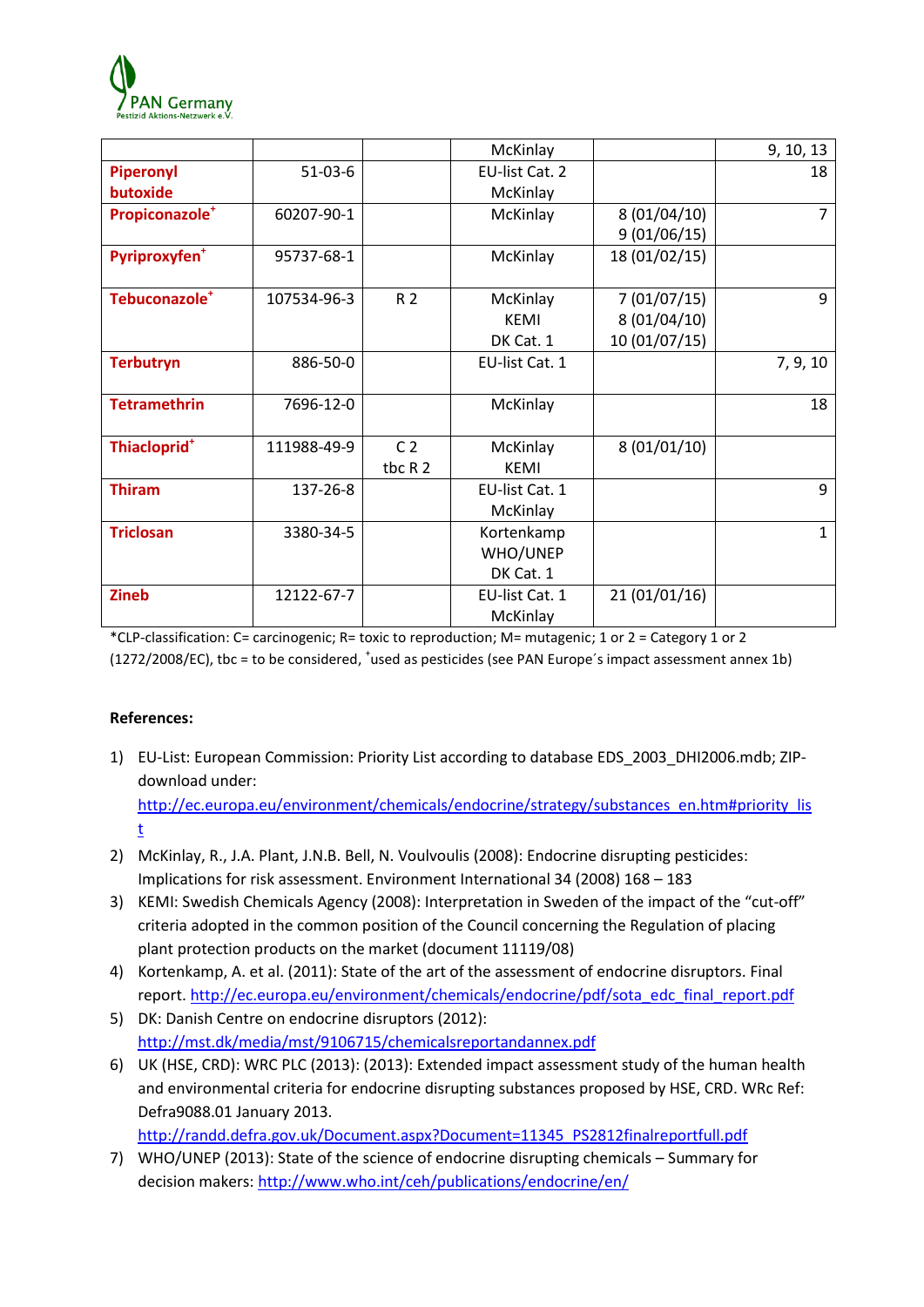

## **B) Information on alternatives**

Note: PAN Germany provides a preliminary list of possible alternatives including nonchemical alternatives and prevention measures for relevant biocidal product types. The list should not be equated with a quantitative comparative assessment.

It must be considered that experience and knowledge of comparative assessments is still weak for biocides. The review program for biocides is still running (until 2014). Data and knowledge on the biocidal market and use is insufficient (PAN Germany, 2014). As a result, the state of knowledge about amount, relevance, [effectiveness](http://dict.leo.org/ende/index_de.html#/search=effectiveness&searchLoc=0&resultOrder=basic&multiwordShowSingle=on) and risks of both specific potential ED-Biocides and it´s alternatives is limited and differs considerably for various active substances and types of uses. It is important to improve data in quality, quantity and availability to compile systematic and up-to-date information on the market, the use (directly or in treated articles) and on the environmental and health impacts of biocides.

According to the BPR the comparative assessment of biocides has also to consider nonchemical alternatives for the substitution of biocides of high concern such as endocrine disruptors and in a broader sense prevention measures. There is an urgent need to establish general and product-type specific guidelines of IPM (Integrated Pest Management) and harmonized best practices guidance for biocidal use. We recommend therefore the implementation of a Directive on sustainable use of biocidal products in the EU.

| <b>Product type</b>    | <b>Potential</b>                              | Potential alternatives: biocides*, non-chemical (biocide-free)                                                                                                                                                                                                                                                                                    |
|------------------------|-----------------------------------------------|---------------------------------------------------------------------------------------------------------------------------------------------------------------------------------------------------------------------------------------------------------------------------------------------------------------------------------------------------|
|                        | <b>ED-biocides</b>                            | alternatives & prevention measures                                                                                                                                                                                                                                                                                                                |
| 1)<br>Human<br>hygiene | 2-Phenylphenol,<br>Chlorocresol,<br>Triclosan | Biocides: 28 other active substances are used and notified in PT<br>1 (1 approved, 27 pending). Some of these biocides should be<br>adequate substitutes for the 3 potential ED-biocides and<br>provides an adequate compensation, e.g. to ensure hand<br>disinfection in professional medical sectors and other sensitive<br>professional areas. |
|                        |                                               | Risk-Benefit: There is a broad agreement of experts that<br>antimicrobial everyday products and antimicrobial treated<br>articles is not necessary (but might be risky) for the general<br>public:<br>http://www.umweltbundesamt.de/sites/default/files/medien/<br>publikation/long/3629.pdf (see Annex I, 1.4)                                   |
|                        |                                               | <b>German Federal Agency of Environment:</b><br>http://www.biozid.info/deutsch/desinfektion-<br>hygiene/desinfektion-hygiene-<br>detailansicht/?tx ubabiozid pi3[id]=6&tx ubabiozid pi3[cat]=<br>27&tx ubabiozid pi3[action]=show&tx ubabiozid pi3[controll<br>er]=Hygiene&cHash=df24427e9c34fdc77d2a30fb812087cd;                                |
|                        |                                               | PAN Germany (2013): http://www.pan-                                                                                                                                                                                                                                                                                                               |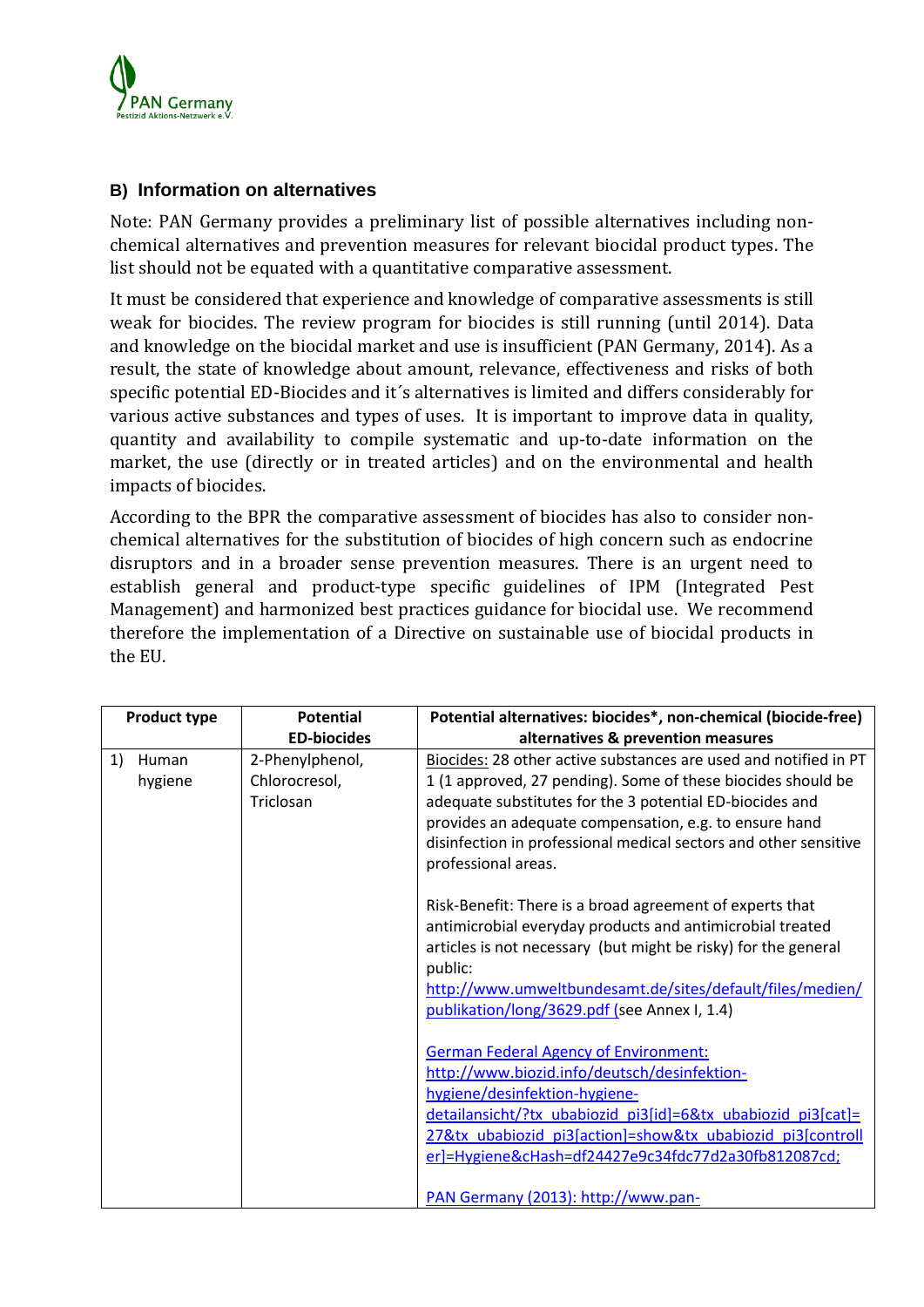

|                                                                  |                                 | germany.org/download/biocides/biocide-<br>treated consumer products.pdf;                                                                                                                                                                                                                                                                      |
|------------------------------------------------------------------|---------------------------------|-----------------------------------------------------------------------------------------------------------------------------------------------------------------------------------------------------------------------------------------------------------------------------------------------------------------------------------------------|
|                                                                  |                                 | The FDA highlights 2013 that there is currently no evidence<br>that over-the-counter (OTC) antibacterial soap products<br>(contain triclosan and other sanitized substances) are any more<br>effective at preventing illness than washing with plain soap and<br>water<br>(http://www.fda.gov/ForConsumers/ConsumerUpdates/ucm3<br>78393.htm) |
|                                                                  |                                 | Prevention and non-chemical (biocide-free) measures:<br>General protective and hygienic measures, e.g. soap                                                                                                                                                                                                                                   |
| 2) Disinfectants<br>and algaecides<br>not intended for<br>direct | 2-Phenylphenol,<br>Chlorocresol | Biocides: 79 other active substances are used and notified in PT<br>2 (3 approved, 76 pending). Some of these biocides should be<br>adequate substitutes for the 2 potential ED-biocides.                                                                                                                                                     |
| application<br>to humans or<br>animals                           |                                 | Risk-Benefit: There is a broad agreement of experts that<br>antimicrobial everyday products and antimicrobial treated<br>articles are not necessary (but might be risky) for the general<br>public (see PT 1)                                                                                                                                 |
|                                                                  |                                 | Prevention and non-chemical (biocide-free) measures:                                                                                                                                                                                                                                                                                          |
|                                                                  |                                 | See EU Ecolabel 2011/383/EU:<br>http://ec.europa.eu/environment/ecolabel/                                                                                                                                                                                                                                                                     |
|                                                                  |                                 | Chemical alternatives (e.g. chlorine-, ozone treatment)<br>Thermal disinfection, UV-, filter-, ultrasonic technologies<br>http://www.umweltbundesamt.de/sites/default/files/medien/<br>publikation/long/3629.pdf (Annex I chapter 2);                                                                                                         |
|                                                                  |                                 | http://www.biozid.info/deutsch/desinfektion-<br>hygiene/desinfektion-hygiene-<br>detailansicht/?tx_ubabiozid_pi3[id]=4&tx_ubabiozid_pi3[cat]=<br>27&tx ubabiozid pi3[action]=show&tx ubabiozid pi3[controll<br>er]=Hygiene&cHash=698f26c54f3a31cf2bd0565084891df3                                                                             |
| 3) Veterinary<br>hygiene                                         | 2-Phenylphenol,<br>Chlorocresol | Biocides:<br>45 other active substances are used and notified in PT 3 (2)<br>approved, 43 pending). Some of these biocides should be<br>adequate substitutes for the 2 potential ED-biocides.                                                                                                                                                 |
|                                                                  |                                 | Prevention and non-chemical (biocide-free) measures:<br>Thermal disinfection, UV-technology<br>http://www.umweltbundesamt.de/sites/default/files/medien/<br>publikation/long/3629.pdf (Annex I chapter 3);                                                                                                                                    |
|                                                                  |                                 | http://www.biozid.info/deutsch/desinfektion-<br>hygiene/desinfektion-hygiene-                                                                                                                                                                                                                                                                 |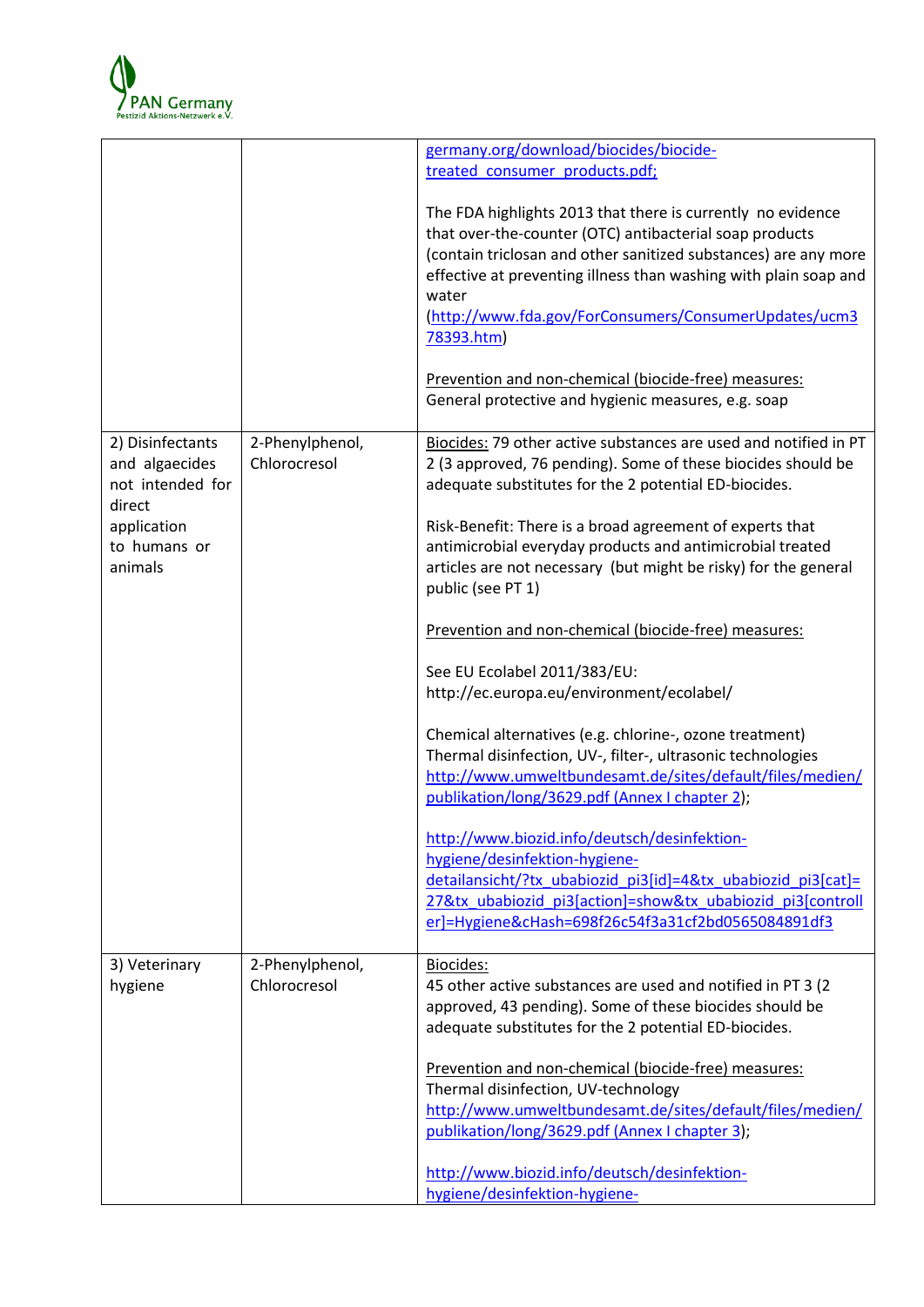

|                                                    |                                                              | detailansicht/?tx_ubabiozid_pi3[id]=11&tx_ubabiozid_pi3[cat]<br>=27&tx ubabiozid pi3[action]=show&tx ubabiozid pi3[contro<br>ller]=Hygiene&cHash=8cf1113445ea1eb97aaf962a3f539a2e                                                                                                                      |
|----------------------------------------------------|--------------------------------------------------------------|--------------------------------------------------------------------------------------------------------------------------------------------------------------------------------------------------------------------------------------------------------------------------------------------------------|
| 4) Food and<br>feed area                           | 2-Phenylphenol,                                              | Biocides: 55 other active substances are used and notified in PT<br>4 (5 approved, 50 pending). Some of these biocides should be<br>adequate substitutes for the 1 potential ED-biocide.                                                                                                               |
|                                                    |                                                              | Geueke B. (2014): Dossier - Biocides and<br>food contact materials. Food Packaging Forum,<br>http://www.foodpackagingforum.org/food-packaging-<br>health/biocides-and-food-contact-materials                                                                                                           |
|                                                    |                                                              | Prevention and non-chemical (biocide-free) measures:<br>Thermal disinfection, steam-, pressure cleaner technologies,<br>UV-technology<br>http://www.umweltbundesamt.de/sites/default/files/medien/<br>publikation/long/3629.pdf (Annex I chapter 3);                                                   |
| 6) Preservatives<br>for products<br>during storage | 2-Phenylphenol,<br>Chlorocresol                              | Biocides: 43 other active substances are used and notified in PT<br>6 (1 approved, 42 pending). Some of these biocides should be<br>adequate substitutes for the 2 potential ED-biocides.                                                                                                              |
|                                                    |                                                              | List of in-can preservation, Appendix 1, Basic Criteria RAL-UZ<br>102 "Blue Angel - Low-Emission Wall paints":<br>https://www.blauer-engel.de/sites/default/files/raluz-<br>downloads/vergabegrundlagen en/102-1004-Appendix-1.pdf,<br>Other "Blue Angel" label providing lists of preservatives: e.g. |
|                                                    |                                                              | RAL UZ 12a, RAL UZ 113, RAL UZ 84b.                                                                                                                                                                                                                                                                    |
| 7) Film<br>preservatives                           | 2-Phenylphenol,<br>Carbendazim,<br>Diuron,<br>Propiconazole, | Biocides: 20 other active substances are used and notified in PT<br>7. Some of these biocides should be adequate substitutes the 6<br>potential ED-biocides.                                                                                                                                           |
|                                                    | Tebuconazole,<br>Terbutryn,                                  | Risk-benefit: the growth of microorganisms and algae's is<br>mainly an esthetical problem.                                                                                                                                                                                                             |
|                                                    |                                                              | Prevention and non-chemical (biocide-free) measures:                                                                                                                                                                                                                                                   |
|                                                    |                                                              | PT7-free products: "Blue Angel" label RAL UZ 102, RAL UZ 113                                                                                                                                                                                                                                           |
|                                                    |                                                              | External thermal insulation composite systems without biocide<br>coatings (paints or plaster), to prevent the growth of algae and<br>fungi (PT 7): Blue Angel, RAL-UZ-140: https://www.blauer-<br>engel.de/en/products/construction/external-thermal-<br>insulation-composite-systems-etics            |
|                                                    |                                                              | Integrative prevention measures (location, constructive<br>measures and alternative façade materials, see: UBA (2014):                                                                                                                                                                                 |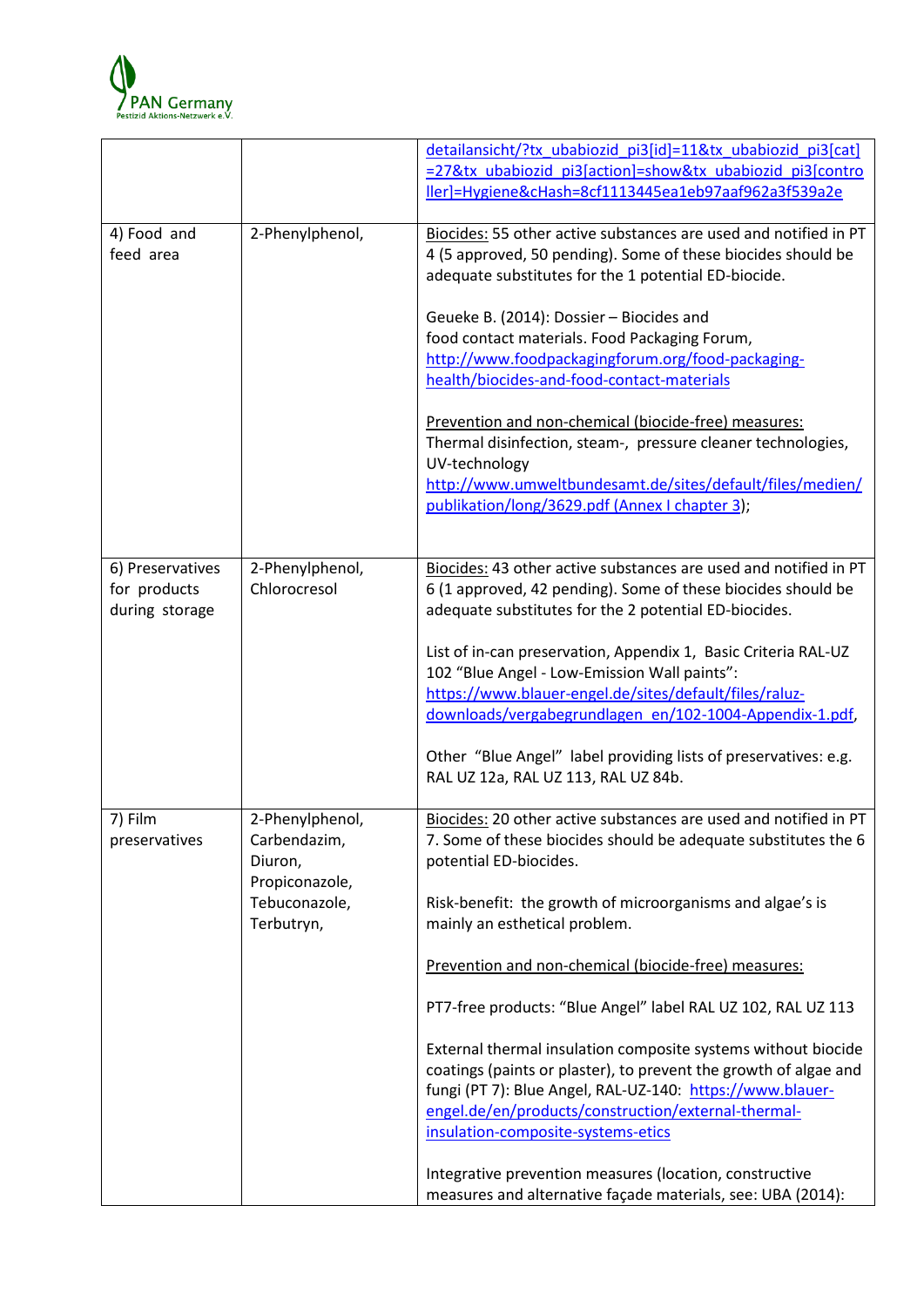

|               |                     | Entscheidungshilfen zur Verringerung des Biozideinsatzes an       |
|---------------|---------------------|-------------------------------------------------------------------|
|               |                     | Fassaden, Part 1-5.                                               |
|               |                     | Part 1:                                                           |
|               |                     | http://www.biozid.info/fileadmin/Assets/Startseite/Biozid-        |
|               |                     | Merkblatt_1.pdf                                                   |
|               |                     | Part 2:                                                           |
|               |                     | http://www.biozid.info/fileadmin/Assets/Startseite/Biozid-        |
|               |                     | Merkblatt 2.pdf                                                   |
|               |                     | Part 3:                                                           |
|               |                     |                                                                   |
|               |                     | http://www.biozid.info/fileadmin/Assets/Startseite/Biozid-        |
|               |                     | Merkblatt 3.pdf                                                   |
|               |                     | Part 4:                                                           |
|               |                     | http://www.biozid.info/fileadmin/Assets/Startseite/Biozid-        |
|               |                     | Merkblatt 4.pdf                                                   |
|               |                     | Part 5:                                                           |
|               |                     | http://www.biozid.info/fileadmin/Assets/Startseite/Biozid-        |
|               |                     | Merkblatt 5.pdf                                                   |
| 8) Wood       | Bifenthrin,         | Biocides: 32 other active substances are used and notified in PT  |
| preservatives | Boric acid,         | 8 (27 approved (+candidates of substitution: Creosote and         |
|               | Cypermethrin,       | Flufenoxuron), 5 pending). Some of these biocides should be       |
|               | Cyproconazole       | adequate substitutes for the 8 potential ED-biocides.             |
|               | (candidate subst.), |                                                                   |
|               | Fenoxycarb,         | Prevention and non-chemical (biocide-free) measures:              |
|               | Permethrin,         |                                                                   |
|               | Propiconazole       | Acetylation of dry wood, Wood treated with furfuryl alcohol -     |
|               | Tebuconazole        | The treated wood has improved moisture-dimensional                |
|               |                     | stability, hardness, and decay and insect resistance;             |
|               |                     | rubinia or oak heardwood, heat / technical drying wood,           |
|               |                     | application of constructive preventative measures                 |
|               |                     | [see technical guidance DIN 68800, revised 2012]                  |
|               |                     |                                                                   |
|               |                     | "Blue Angel" label: RAL-UZ 38, RAL-UZ 76, RAL UZ 38               |
|               |                     |                                                                   |
|               |                     | Alternatives to PT 8 railroad ties: composite ties, ties are made |
|               |                     | from recycled materials, including rubber, plastics, and          |
|               |                     | fiberglass                                                        |
|               |                     | Alternatives to PT 8 poles: steel pools, concrete poles           |
|               |                     |                                                                   |
|               |                     | Control measures:                                                 |
|               |                     | a) Thermal Processes (Hot-Air Technique) to Control               |
|               |                     | Ligniperdous Insects (Blue Angel, RAL-UZ 57:                      |
|               |                     | https://www.blauer-engel.de/en/products/home-                     |
|               |                     | living/thermal-processes-hot-air-technique-to-control-            |
|               |                     | ligniperdous-insects                                              |
|               |                     | High frequency technology (only possible within certain<br>b)     |
|               |                     | limits)                                                           |
|               |                     | Microwave technology<br>C)                                        |
|               |                     |                                                                   |
|               |                     | http://www.umweltbundesamt.de/sites/default/files/medien/         |
|               |                     | publikation/long/3629.pdf (Annex I chapter 8);                    |
|               |                     |                                                                   |
|               |                     | http://www.biozid.info/deutsch/materialschutz/materialschut       |
|               |                     |                                                                   |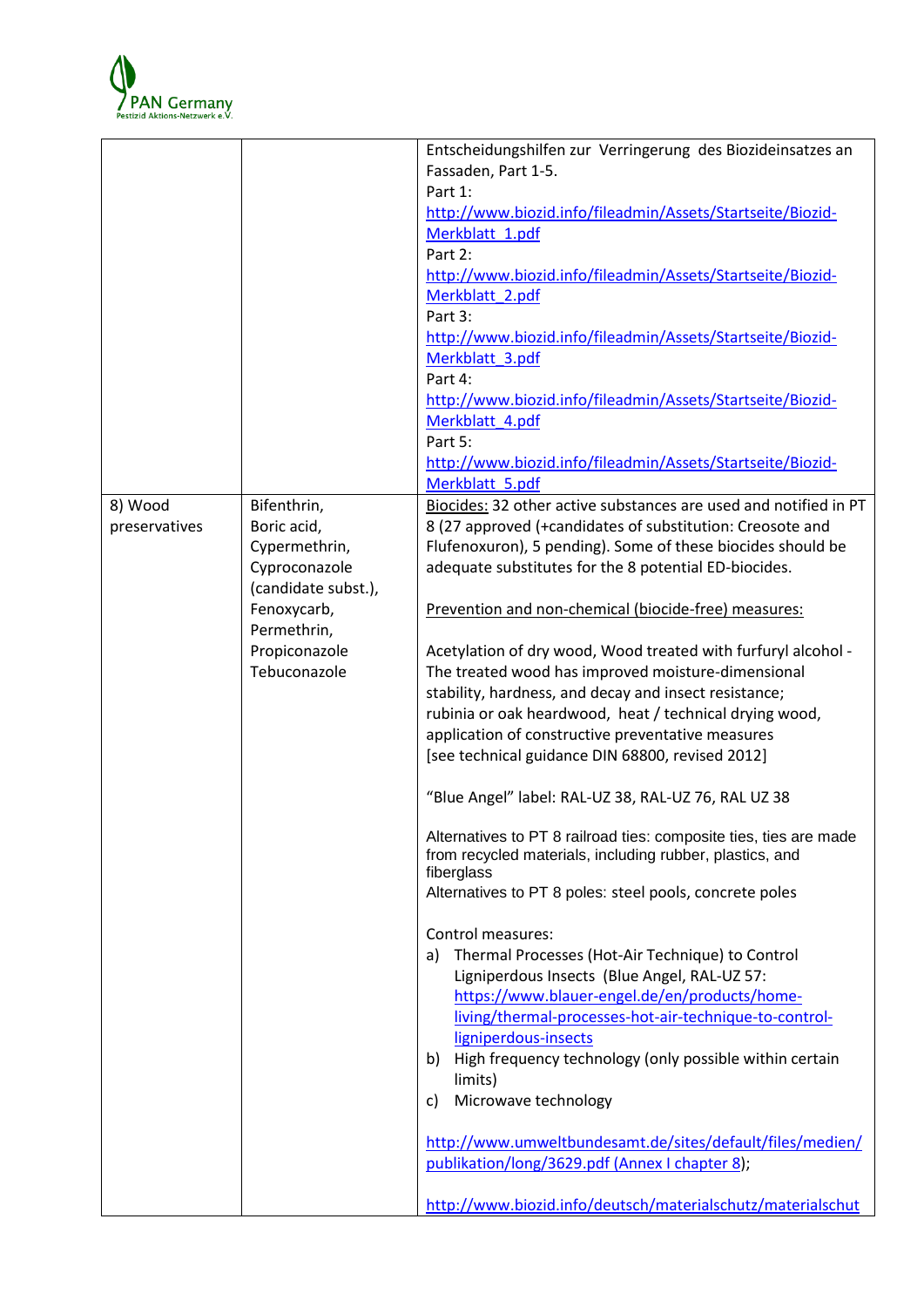

|                                                                                            |                                                                                                                                           | $\underline{Z}$<br>detailseite/?tx ubabiozid pi2[id]=15&tx ubabiozid pi2[cat]=3<br>4&tx ubabiozid pi2[action]=show&tx ubabiozid pi2[controlle<br>r]=Material&cHash=fa45e092a8cde9b793c71af05337793b                                                                                                                                                                                                                                                                                                                                                                                                                                                                                                                                        |
|--------------------------------------------------------------------------------------------|-------------------------------------------------------------------------------------------------------------------------------------------|--------------------------------------------------------------------------------------------------------------------------------------------------------------------------------------------------------------------------------------------------------------------------------------------------------------------------------------------------------------------------------------------------------------------------------------------------------------------------------------------------------------------------------------------------------------------------------------------------------------------------------------------------------------------------------------------------------------------------------------------|
| 9) Fibre, leather,<br>rubber and<br>polymerised<br>materials<br>preservatives              | 2-Phenylphenol<br>Carbendazim,<br>Chlorocresol,<br>Metam-Sodium<br>Permethrin,<br>Propyconazole,<br>Tebuconazole,<br>Terbutryn,<br>Thiram | Biocides: 26 other active substances are used and notified in PT<br>9 (26 pending). Some of these biocides should be adequate<br>substitutes for the 8 potential ED-biocides.<br>See label criteria for textiles and other products containing PT<br>9, e.g.:<br>EU Ecolabel: http://ec.europa.eu/environment/ecolabel/;<br>"Blue Angel ": www.blauer-engel.de;<br>Other: www.label-online.de                                                                                                                                                                                                                                                                                                                                              |
| 10) Construction<br>material<br>preservatives<br>(e.g. masonry,<br>composite<br>materials) | 2-Phenylphenol,<br>Carbendazim,<br>Diuron,<br>Tebuconazole,<br>Terbutryn                                                                  | Biocides:<br>20 other active substances are used and notified in PT 10 (20<br>pending). Some of these biocides should be adequate<br>substitutes for the 5 potential ED-biocides.<br>Risk-benefit: the growth of microorganisms and algae's is<br>mainly an esthetical problem.<br>Prevention and non-chemical (biocide-free) measures:<br>Comparable to PT 10:<br>http://www.umweltbundesamt.de/sites/default/files/medien/<br>publikation/long/3629.pdf (Annex I chapter 10);<br>http://www.biozid.info/deutsch/materialschutz/materialschut<br>$Z-$<br>detailseite/?tx ubabiozid pi2[id]=10&tx ubabiozid pi2[cat]=3<br>5&tx_ubabiozid_pi2[action]=show&tx_ubabiozid_pi2[controlle<br>r]=Material&cHash=b0515eab178a9b956743d0e94bd1476a |
| 11) Preservatives<br>for liquid-cooling<br>and processing<br>systems                       | Metam-Sodium                                                                                                                              | Biocides:<br>44 other active substances are used and notified in PT 11 (44<br>pending). Some of these biocides should be adequate<br>substitutes for the one potential ED-biocide.                                                                                                                                                                                                                                                                                                                                                                                                                                                                                                                                                         |
| 13) Working or<br>cutting fluid<br>preservatives                                           | 2-Phenylphenol<br>Chlorcresol                                                                                                             | Biocides:<br>24 other active substances are used and notified in PT 13 (24<br>pending, one new substance is approved). Some of these<br>biocides should be adequate substitutes for the 2 potential ED-<br>biocides.                                                                                                                                                                                                                                                                                                                                                                                                                                                                                                                       |
| 18) Insecticides,<br>acaricides and<br>products to<br>control other<br>arthropods          | Abamectin,<br>Bendiocarb,<br>Diazinon,<br>Fipronil,<br>Piperonyl butoxide,                                                                | Biocides:<br>48 other active substances are used and notified in PT 18 (27<br>pending, 21 approved). Some of these biocides should be<br>adequate substitutes for the 11 potential ED-biocides.                                                                                                                                                                                                                                                                                                                                                                                                                                                                                                                                            |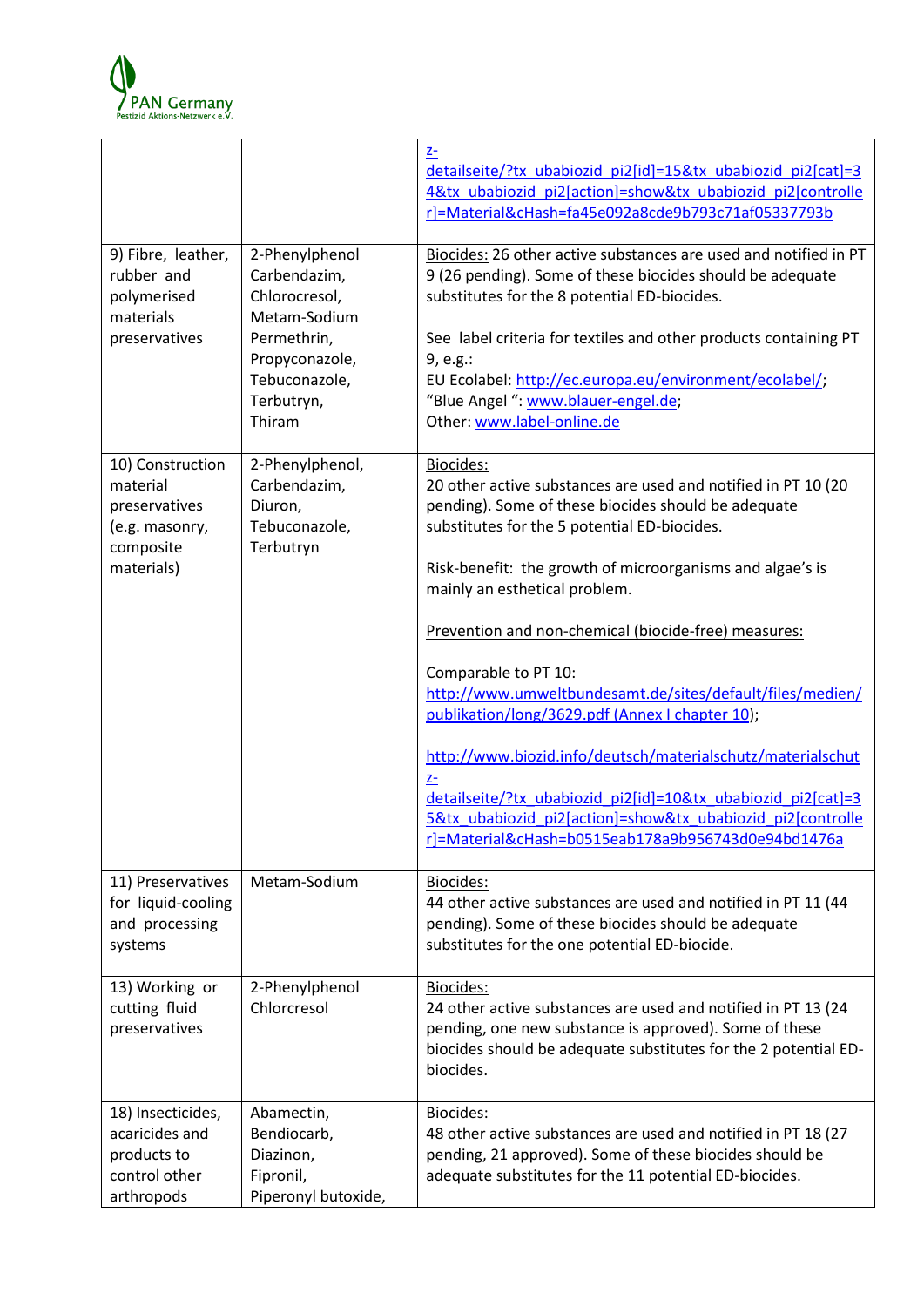

|                             | Pyriproxifen,<br>Pyrethroids:<br>Cypermethrin,<br>Deltamethrin,<br>Lambda-Cyhalothrin,<br>Permethrin<br>Tetramethrin | Risk - benefit: EU-wide harmonized Integrated pest<br>management (IPM), best practice guidance, professional<br>training guidance are missing; high risk because of incorrect,<br>overdosed or unnecessary use of PT 18 products particularly in<br>private households.<br>Prevention and non-chemical (biocide-free) measures:<br>Many biocide-free, non-chemical and prevention measures are<br>available, see information at:<br>http://www.pan-<br>germany.org/deu/projekte/biozidrisiken_mindern/schaedlings<br>bekaempfung.html,<br>Species-specific prevention measures:<br>http://www.biozid.info/deutsch/schaedlingsratgeber/schaedli<br>ngsratgeber-<br>listenansicht/?tx ubabiozid pi5[cat]=3&cHash=5882eb34c59f0<br>18b21467f5f61d98c19<br>http://www.umweltbundesamt.de/sites/default/files/medien/<br>publikation/long/3629.pdf (Annex I chapter 18);<br>"Blue Angel" products RAL UZ 34: https://www.blauer- |
|-----------------------------|----------------------------------------------------------------------------------------------------------------------|-----------------------------------------------------------------------------------------------------------------------------------------------------------------------------------------------------------------------------------------------------------------------------------------------------------------------------------------------------------------------------------------------------------------------------------------------------------------------------------------------------------------------------------------------------------------------------------------------------------------------------------------------------------------------------------------------------------------------------------------------------------------------------------------------------------------------------------------------------------------------------------------------------------------------------|
|                             |                                                                                                                      | engel.de/produktwelt/haushalt-wohnen/abwehr-und-bek-<br>mpfung-von-sch-dlingen-in-innenr-umen-ohne-giftige-<br>wirkstoffe                                                                                                                                                                                                                                                                                                                                                                                                                                                                                                                                                                                                                                                                                                                                                                                                   |
| 21) Antifouling<br>products | Zineb                                                                                                                | Biocides:<br>10 other active substances (incl. 2 new AS) are used and<br>notified in PT 21 (10 pending, 2 approved). Some of these<br>biocides should be adequate substitutes for the 1 potential<br>ED-biocide.<br>Risk-benefit: Sustainable use of antifouling surface-treatment<br>products is not feasible, because the active substances they<br>include are washed out.<br>http://www.biozid.info/uploads/media/HGP Antifouling 06.1<br>1.2014 final.pdf                                                                                                                                                                                                                                                                                                                                                                                                                                                              |
|                             |                                                                                                                      | Prevention and non-chemical (biocide-free) measures:<br>Various biocide-free and non-chemical alternatives are<br>available. E.g. Mechanical cleaning methods are especially<br>effect as alternative in fresh water environments.<br>Daehne D. et al. (2012): Reinigung als Alternative zu<br>biozidhaltigen Antifouling-<br>Beschichtungen:http://cms.springerprofessional.de/journals/J<br>OU=35152<br>/VOL=2012.14/ISU=3/ART=157/BodyRef/PDF/35152_2012_Arti<br>cle_157.pdf                                                                                                                                                                                                                                                                                                                                                                                                                                             |